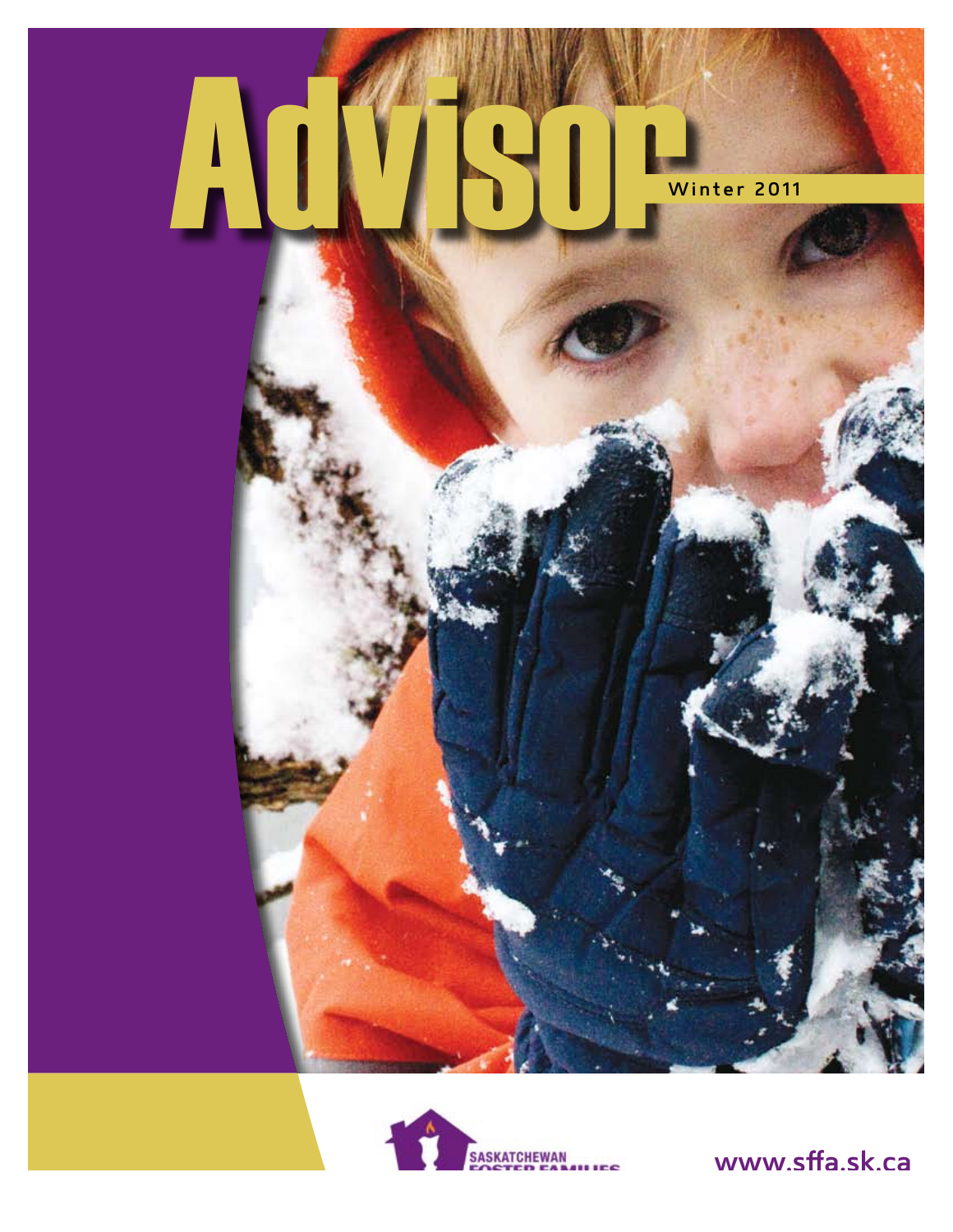

#### Volume 6 Issue 4, Winter 2011



- 2 CWLC 2011 nominations open
- $\mathbf{z}$ **Book Corner**
- 3 SFFA President's Message
- 3 Christmas allowances
- 4 Saskatchewan families save thousands through lower taxes
- 5 New crisis prevention and support program opens
- 5 PST exempt children's clothing
- 6 Expect weird responses
- 7 The holidays in foster care
- 8 Child safety this holiday season
- 8 Safe Streets and Communities Act
- $9$ Take precautions against hantavirus
- $\boldsymbol{9}$ Universal precautions
- 10 Christmas party games
- 10 Perspective of a foster child
- 11 Craft stick Santa
- 11 Festive recipe

## **CWLC 2011 Achievement Awards** call for nominations now open

The Child Welfare League of Canada (CWLC) is pleased to announce that nominations for the 2011 CWLC Achievement Awards is now open. These awards were created in 2000 to recognize the contributions of youth, individuals or groups in various sectors of the Canadian child protection system that have led to significant achievements towards the goals of child protection services in Canada.

One CWLC Achievement Award winner will be selected from each category and will be honoured at the CWLC Recognition Event in Ottawa in March 2012. We invite all CWLC Member Organizations to nominate the person/group of their choice for the following Awards:

- RBC Youth Achievement Award
- Advocacy Award
- Research and Program Excellence Award
- Children's Services Award
- Foster Parent Award

For more information, visit the CWLC website at: http://cwlc.ca/en/ events/achievement-awards.

## bookcorner

## **What Child is This?**

by Caroline B. Cooney

Delacorte Press/Random House, 1997 ISBN 978-0385323178 (hardcover) ISBN 978-0440226840 (paperback)





sixteen, who believes he is doing a good deed. There is Liz Kitchell, also sixteen, whose family decorates and celebrates but leaves Liz wondering where the meaning of the holiday has gone. There are Mr. Knight and his son, Tack, who run an inn and put up a tree on which children's wishes will hang, waiting to be granted. It's Christmas, the season of miracles, joy, and hope. Is that spirit strong enough to bring about the impossible?

#### **AWARDS AND HONORS**

**ALA Best Books** New York Public Library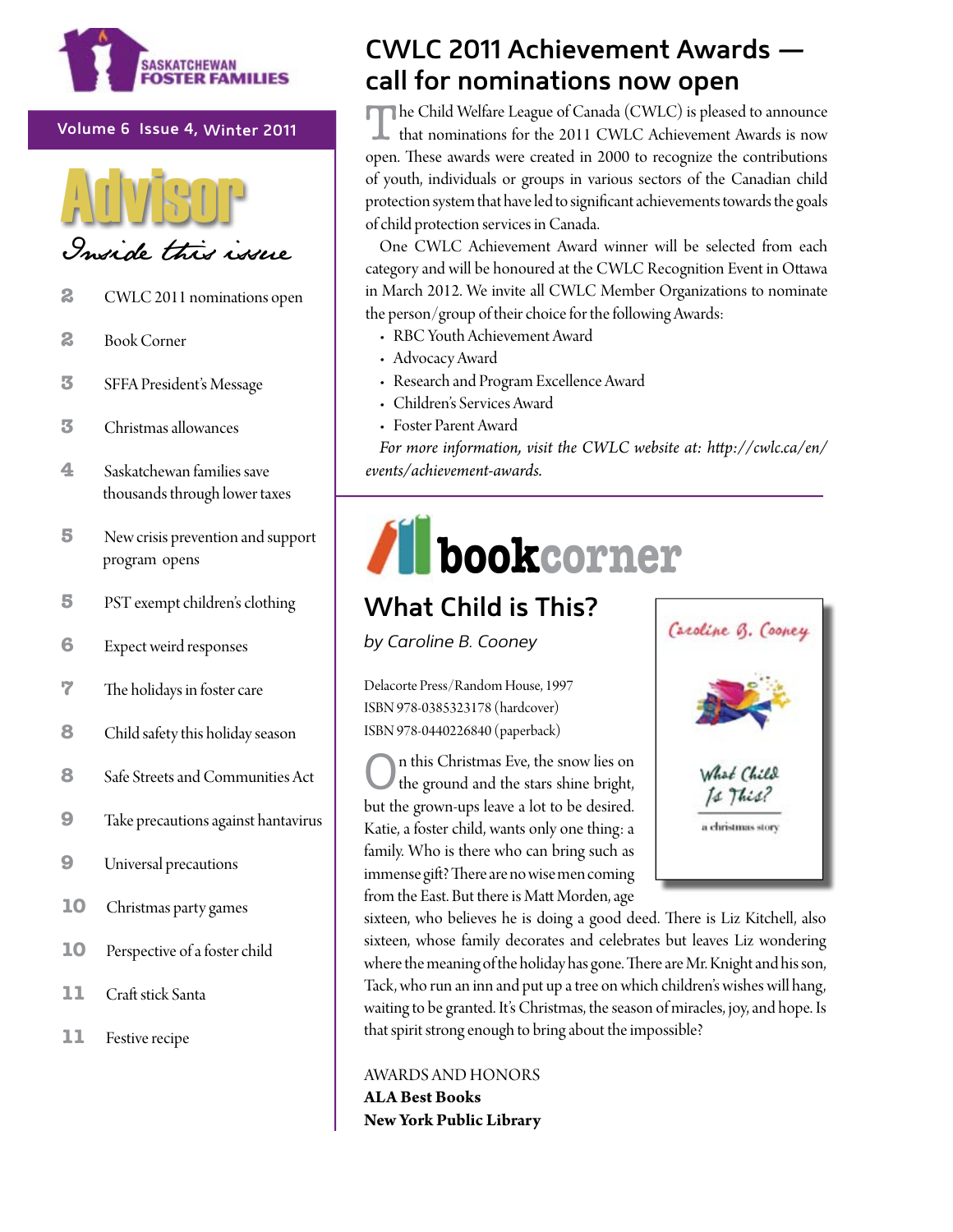## **SFFA President's Message**

On behalf of my family and the Provincial Board of Directors I would like to wish each of you a very Merry Christmas and Happy New Year.

As we refect on the accomplishments over the past year within our association, we continue to move forward in supporting the children and youth that require foster care. In partnership with the Ministry we saw the introduction of the PRIDE Core modules and the Cultural component. These training opportunities have been very well received throughout the province.

In July, Saskatchewan sent representation to the 2011 IFCO Conference in Victoria, BC in which 23 countries were represented. This training opportunity provided tremendous networking for our members that attended. The kick-off to foster families week was held in Saskatoon and this year's recipient of the Helen Montgomery Award was



presented to foster parent Margaret Claypool.

During Foster Families week and in memory of Barb Bayer a long time foster parent and volunteer of the association, was remembered for her contributions to the foster community through the development of the SFFA Volunteer of the Year Award. This award was presented to Barb & Henry Unrah.

As a province we are in the place to be with so many great things happening in Saskatchewan. The economist

Paul Martin has said, "The boom in Saskatchewan is over... this is the new normal." We have a lot to be proud of and we have come a long way. I look forward to a prosperous 2012 and as an association there are a lot of exciting things in the works.

Being a foster parent takes truly special people and at times it can be both rewarding and also thankless. Thank you to all of our wonderful foster parents across the province for all the work you do. Thank you for your 24 hour, 365 days a year that you work tirelessly so the children in the province know the true meaning of "family."

I would like to extend a special thank you to Deb Davies our Executive Director and the Provincial Office staff for a super year of supporting our families.

*Sincerely, Jordan Carrier SFFA President*

## **Christmas allowances**

Each child in care shall receive a Christmas allowance to enable the caregiver to purchase a gift for the child and for the child to purchase a gift for their family and/or caregiver.

Payment of the Christmas gif allowance will be made automatically, in advance, through the FYAP system for children who are in care. A print out listing the gift allowance issued is sent to each service area

by mid November and the caregivers receive the allowance by mid November.

When children are missed







Mobile Crisis Services across the province received an additional \$1.4M in funding to ensure that professional after hour emergency Social Services are available in Regina, Saskatoon and Prince Albert.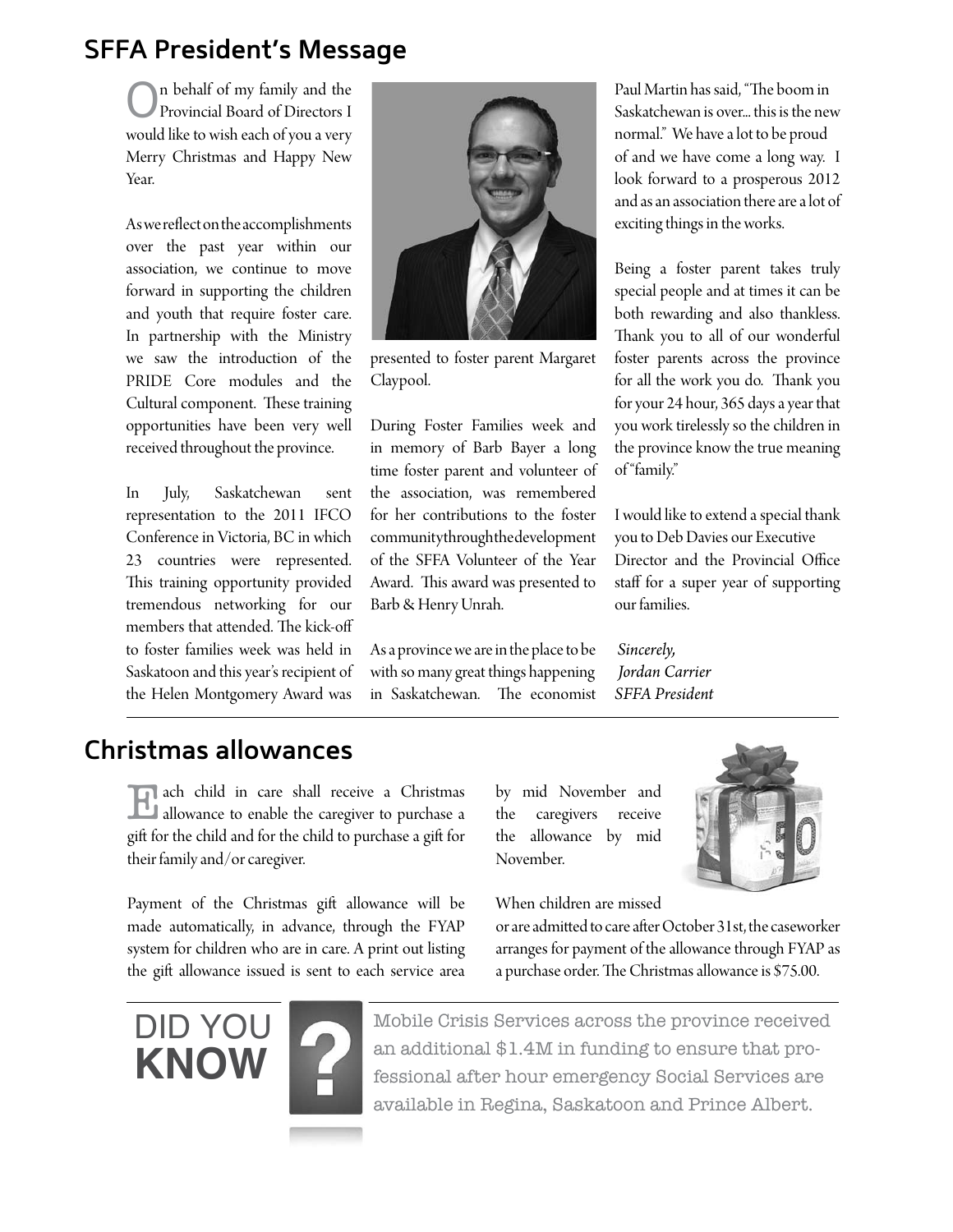## **Saskatchewan families saving thousands of dollars through lower taxes**

threshold in Canada.

A family of four will pay no provincial income tax on their frst \$45,550 of earned income, the highest income

A family of four earning \$75,000 will have saved a total of \$7,268, or 36 per cent in income taxes over the past four years as a result of the income tax reductions introduced since 2007.

skatchewan family of four earning \$50,000 a year has saved more than \$8,000 over the past four years as a result of the income tax reductions introduced by the provincial government.

If taxes had remained at 2007 levels, that family would have paid \$9,208 in provincial income tax over the

As a result of these improvements, the Saskatchewan family now faces the second lowest overall taxes in the nation, behind only Alberta.

past four years. However, income tax reductions introduced by the government starting in 2008 lowered their income taxes to \$1,121 over that same period, a saving of \$8,087 or 88 per cent.

"That's a significant reduction," Deputy Premier and Finance Minister Ken Krawetz said. "Puting that money back in the pockets of Saskatchewan families will go a long way toward making life more afordable."

These calculations include the enhancements made to the basic, spousal and dependent child exemptions, introduction of the Active Families Beneft and the Low Income Tax Credit, and the impact of indexation of tax brackets and personal exemption amounts.

As a result of these improvements, the Saskatchewan family now faces the second lowest overall taxes in the nation, behind only Alberta, and the gap with that province has narrowed over the past four years.

These income tax reductions have also reduced the number of Saskatchewan income tax payers by more than 110,000 in 2011.

"The Saskatchewan of today is a far more competitive and familyfriendly place than it was," Krawetz said. "I think we're seeing that in the level of investment we're enjoying, the strength of the economy and the growth of our population. Our young people are coming home."

Krawetz said the government has also made important progress on reducing education property taxes and business taxes.

Over the past four years, total education property tax reductions amount to \$165.7 million, or 22.2 per cent. This year's reduction in the small business income tax rate from



4.5 per cent to two per cent saves Saskatchewan business operators \$80 million a year.

People buying light used vehicles in Saskatchewan have also seen their tax burden reduced since the government removed the PST on these vehicles. From 2008 to 2010, this new exemption took the PST of an estimated 242,000 used vehicles, saving Saskatchewan taxpayers \$148 million.

While taxes have been coming down, so has the province's debt. Since 2007, the government has paid down more than \$3 billion in debt, bringing the government general debt level to \$3.8 billion, the lowest it has been since 1988.

As a result of the province's strong economy and declining debt, Standard and Poors upgraded the province's credit rating to its highest level of Triple A, the frst time Saskatchewan has ever achieved the highest rating.

"Less debt, lower taxes, and more money back in Saskatchewan families' pockets — that's the Saskatchewan Advantage," Krawetz said.

*For more information, contact: Randy Burton, Finance (Regina) Phone: 306-787-6578 Email: randy.burton@sk.gov.ca Cell: 306-530-2049* 

There are approximately 700 foster homes in the province caring for about 1800 children and youth.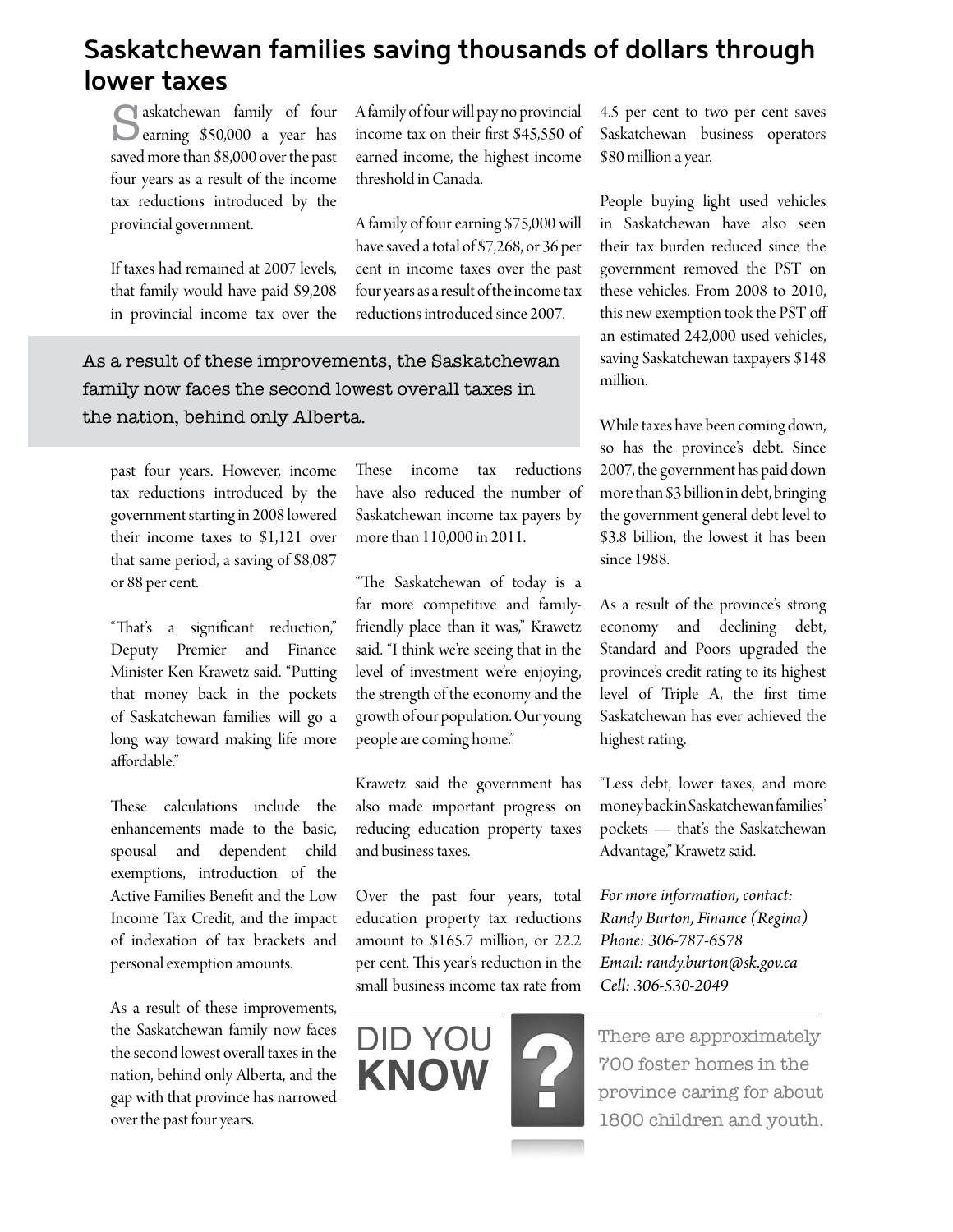## **Crisis prevention and support program opens in Waldheim-Hepburn area**

new crisis prevention and support program for people with intellectual **disabilities officially opened in the Waldheim-Hepburn area.** The project was made possible by a partnership between Menno Homes of Sask. Inc., a community-based organization (CBO) headquartered in Waldheim, and the Ministry of Social Services, which provided capital funding of \$250,000 to go toward the purchase of a three-space home, located on an acreage near Hepburn, which provides residential crisis services. The crisis prevention and support program also offers prevention, education and outreach services.

"We congratulate the board of directors and staf of Menno Homes for developing and operating this program for people with intellectual disabilities in the Waldheim-Hepburn area," Martensville MLA Nancy Heppner said on behalf of Social Services Minister June Draude. "Community-based organizations such as Menno Homes play a valuable role in supporting people with intellectual disabilities to be included in their communities."

In addition to the capital funding, Social Services will also provide more than \$340,000 in annualized funding to Menno Homes in 2011-12 for operation of the crisis prevention and support program.

"This program is intended to augment, not duplicate, the community's existing resources, while flling a gap in the services available to people with intellectual disabilities and their families," Menno Homes Executive Director Tanya Mitzel said. "The specialized services this program offers are designed to prevent potential crises, such as the loss of one's home, injury to self or others, or the loss of vocational supports."

In addition to the crisis prevention and support program, Menno Homes serves more than 100 people with disabilities through day programs, a supportive living program, group homes and group living homes.

The capital funding allocated to this project is part of the provincial government's four-year, \$76.9 million commitment to eliminate the waitlist of 440 Saskatchewan people with intellectual disabilities who require programs and services.

First announced in October 2008, the \$76.9 million waitlist initiative includes \$27.8 million in funding for capital projects. It is the largest investment in Saskatchewan history to support people with intellectual disabilities. By the end of 2011-12, services for 373 people - or 85 per cent of the waitlist - will be in place or in development with CBOs across Saskatchewan.

*For more information, contact: Brian Miller, Social Services (Regina) Phone: 306-787-0531 Email: brian.miller3@gov.sk.ca*



## **First promise kept: PST exemption on children's clothing**

remier Brad Wall today<br>announced that his first announced that his campaign commitment will be fulflled on November 15 when the Provincial Sales Tax (PST) exemption on children's clothing is expanded to include children 17 and under. It currently applies to clothing purchased for children 14 and under.

"We made this announcement to make life a litle more afordable for Saskatchewan families and today we are keeping our promise," Wall said. "We wanted to bring this tax break into efect right away, in time for families' Christmas shopping."

The cost of the current tax exemption on children's clothing to age 14 is \$7.3 million in the 2011-12 budget. Expanding it to include those 15 to 17 years of age is estimated to cost approximately \$3 million a year and will cost about \$1 million in the remainder of the current 2011-12 fscal year.

Retailers are required to maintain a record of the declaration made at the point of sale verifying that the purchase of adult sized clothing is made for a person 17 and under.

*More information about the exemption can be found at htp:// finance.gov.sk.ca/revenue/pst/ bulletins/PST-1%20Children's%20 Clothing%20and%20Footwear.pdf.*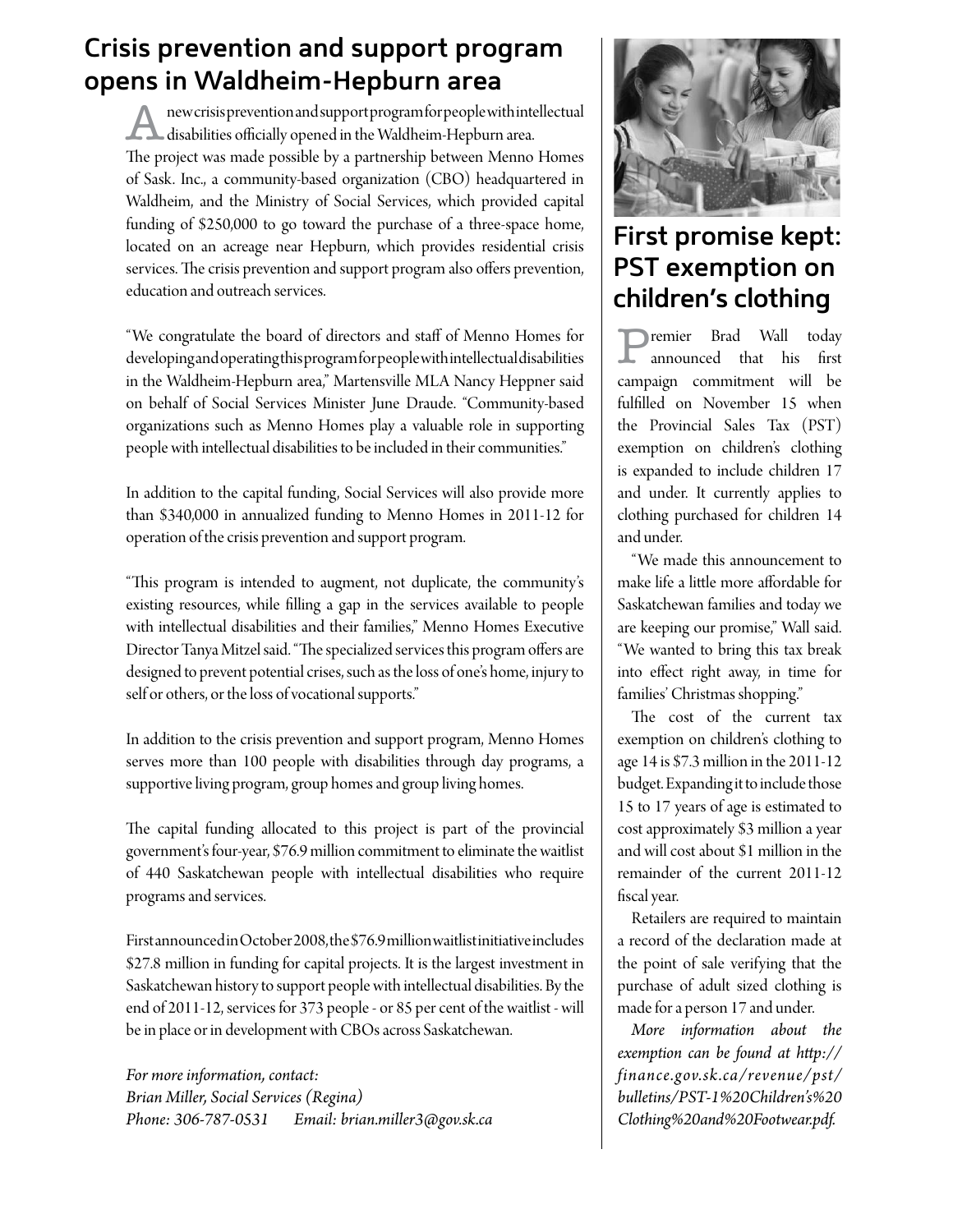## **Expect weird responses from foster kids towards the holidays**

#### *by JoAnn Wentzel*

Te expect holidays filled with joy and fun. Our wish is to share Christmas the way it should be with our foster kids. All we want is to feel good about being able to include kids who need the holiday spirit more than anyone. So, what is wrong? Why do these kids look like you've asked them to swallow poison rather than share the sumptuous feast? Why do they look at your gifs to them with disdain? Why do they pull away as you try to bring them closer into you family fold?

The reasons are simple. Number one is the guilt they feel. No doubt, your family celebrates the holidays in ways that are unfamiliar from the usually dysfunctional families most of our kids come from. If your foster kids fnd your ways of preparing for the holidays appealing, they will feel guilty because it tends to make them look down upon their birth families' celebration.

They may have an actual reason to think badly of their own celebrations as they may have been flled with bad memories. Your foster kid's holidays may have meant out-ofcontrol drinking which led to crisis. This drinking might have been the precursor to arguments and fghts, real violence and abuse, possibly sexual abuse. It may have been so stressful that bad language and worse behaviors became associated with what should have been a joyful time of year.

Your foster kids may believe that this is the time when your real feelings for them will be obvious. They could think they might not get any gifs



Put yourself in their place and try to understand that your entire world may be different from theirs. Include them, but understand if they pull away.

since you don't have to do that. They may feel natural kids in your house will always get much more than they do. This will show your real feelings for them and that no mater what you say they are not just like your own children. In my house this was not the case, my natural kids got less than they should receive so everyone could be equal.

Some of your foster kids will feel a division in their feelings that they cannot manage. They know they should share the holiday with their natural parents, but may also wish to be with you. They feel like they are disloyal to their own parents and this causes a problem for them. When a child feels divided, he cannot be happy. We always gave them the option to do either or both. They could spend the holidays with our family or theirs. Some loved having an extra dinner, more gifs etc, but for those who had started to connect this was a heart wrenching decision.

This may also be an uncomfortable time for foster kids since families get more emotional and tend to reveal their warm feelings about each other at this time. The closeness you share with your own children and family members points out the lack of good relationships in the foster kid's natural family. When you are hugging or kissing or just being close offer to share with foster kids in a subtle way, Such as, "hey, there's still room" when you are doing a group family hug. Invite, but do not initiate this until it is certain a child wants it even though you know they need it. I very seldom broke this rule since you never know for sure what a child's past was like and closeness may have very bad connotations for them.

The last thing that may unsettle kids is the fact that a great deal of the celebration focuses on religion and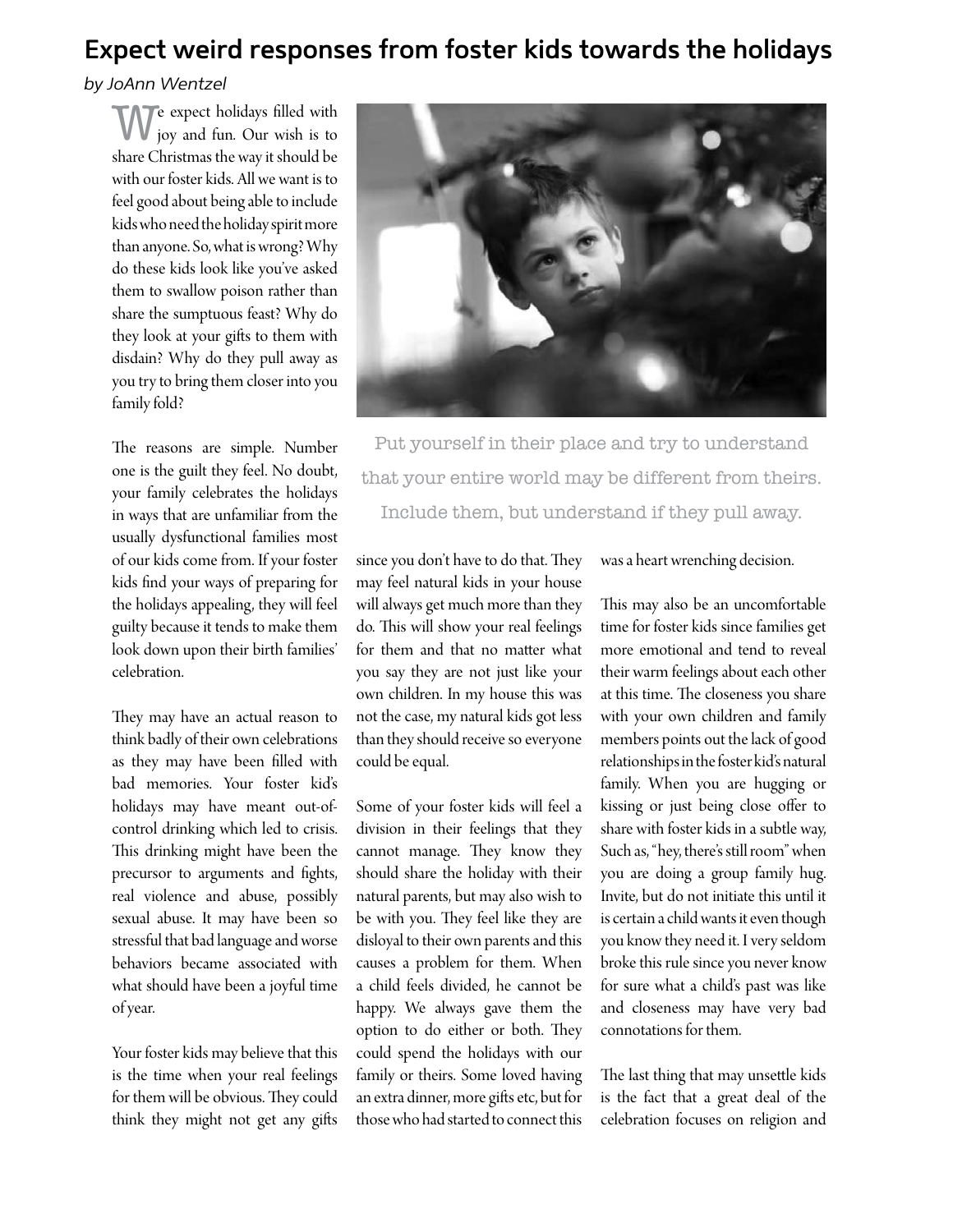your own beliefs. They may not have come far enough to believe as you do and might feel forced to share these ideas. Leave this area open. I believe it is fne to share your views, but never force them upon kids. If you show by example, your ideas, your religious beliefs will be more evident than when you sit down with the intention of convincing them. Our kids saw us pray for help and guidance, protection, and each other. They saw what we believed without us preaching to them.

Always keep in mind where your kids came from, the types of families they grew up in and the homes they lived in. Put yourself in their place and try to understand that your entire world may be diferent from theirs. Include them, but understand if they pull away. Keep trying to let them be part of the celebration. In any way you can, make them feel that they are part of your family and meant to share the holidays. There is nothing like signing your Christmas cards and including their names so that the person receiving it knows, the card is from 'your entire family.' If they see a stocking hanging just for them, a name tag with their very own name on the table and presents under the tree for them, it will help them feel they belong there.

It is especially hard for kids who cannot go home for the holidays or have nowhere to go home to. You need to help them feel they are part of your family most of all. So go the extra mile to make kids feel they belong at this time of year. Ignore their foul tempers and distant attitudes. They may be just really hurting inside and need you more than anything to think well of them.

Get them started as early as possible including them in every step of the preparations. Show them the excitement of the holidays, but be patient when their reactions are not what you expect. Inside, they may be in turmoil about what to do and how to act. Just use the love you always give and they will come around. And thanks so much for all the extra care you put into fostering every day.

## **The holidays in foster care**

**Folidays mean family and for** children who are not with their family, a time for remembering those they've said goodbye to. Your child's family is excited about the holidays and may try to "make up" for their child being in foster care. All families have good times. They can't explain it, but somewhere the memories remain.

#### **What behaviors might you see during this time?**

- Frequent pouting
- Aggression—including hitting, biting or kicking
- Whining
- Inconsolable crying
- **Nightmares**
- Suicidal ideations
- Old fears become new again
- Increase of temper outbursts

#### **Why are they doing this?**

Traditionally the holidays consist of presents and parties, decorations and

dinners, but in foster care, they are also times of anger and annoyance as well as temper and trauma. Keeping a cool head and a warm heart will enable your family, including your foster child, to survive the holidays!

#### **What can you do?**

- 1. Meet together with your child's family to plan holiday schedules. Be sure to include any school productions your child might be involved in! If one particular date or event is special to you, speak up now. When you ask for a certain date, offer something in return. Compromise!
- 2. Ask your foster child or his parents about their family traditions and try to incorporate some into your home.
- 3. Exchange family recipes with your child's family at Thanksgiving time.
- 4. Coordinate gift giving! Work together to determine gifs to

be purchased by your family and gifs to be purchased by the family of origin.

5. Share the load. You don't have to impress anyone!

#### **What about me?**

Talk to other foster parents who can give you a boost. They share your pain! Call your caseworker. He/ She will help in any way possible. Accept the fact that you won't please everyone. With so many people in your life, there is no way around it. Set the example of calm. Keep the children on daily routines. This will lessen their stress, which also lessens yours! Be fexible. Your level of calm becomes stressed when plans get canceled or changed. Be prepared with alternate plans.

*From:http://www.hsdcfs.utah. gov/PDF/Weekly%20Updates/ The%20Holidays%20In%20 Foster%20Care%20Brochure.pdf*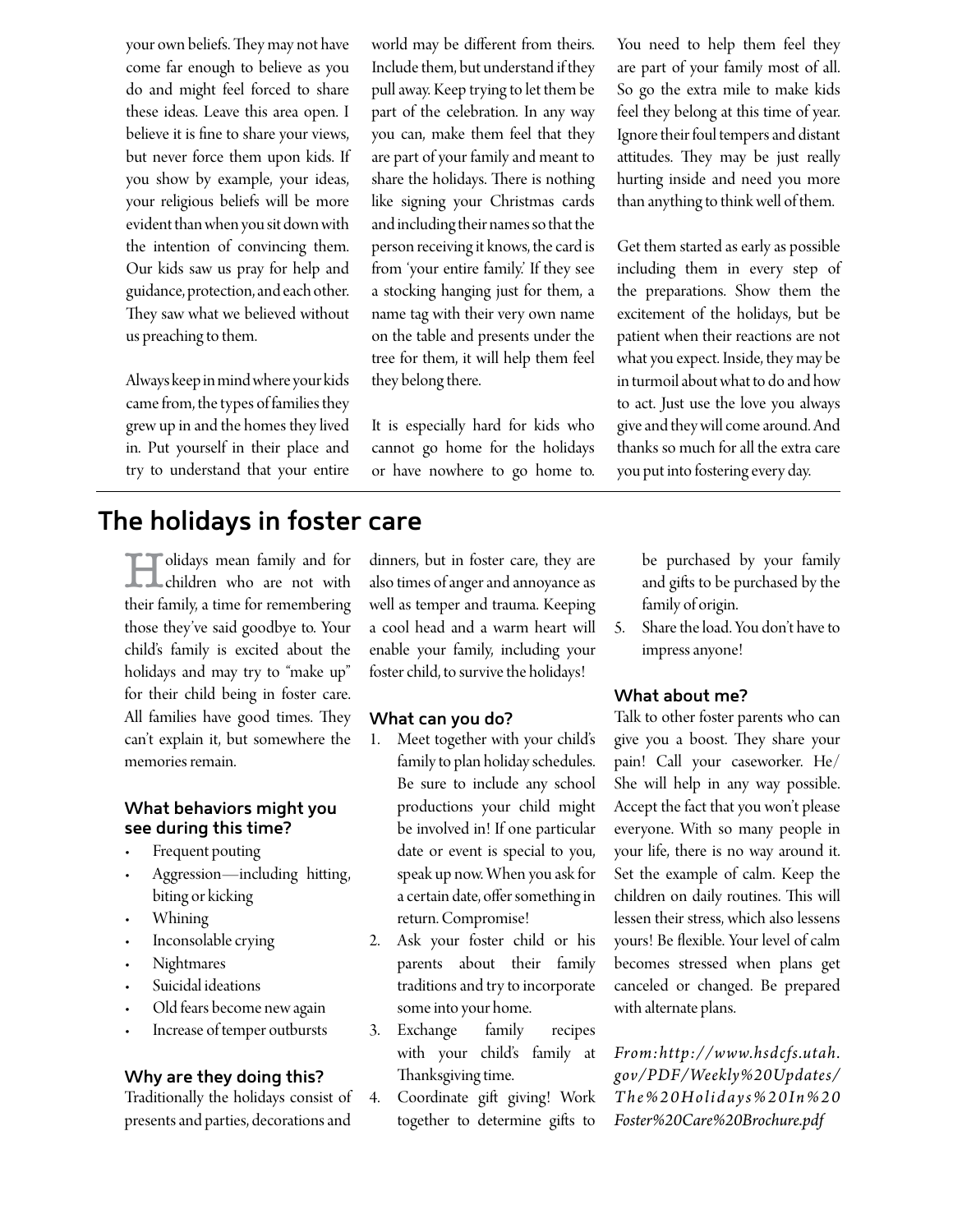## **The facts on child safety this holiday season** *by Nancy Ripton*

#### *Holiday Safety Hazards:*

- Mistletoe berries can be toxic to your infant or toddler.
- Poinsettias aren't poisonous, but many other plants you might bring home for the holidays are, including holly.
- Most strings of Christmas lights are coated with a plastic that contains lead.
- Live spruce or pine tree needles can cause painful cuts in the mouth and throat if swallowed, so water your tree to keep needles from dropping.
- Vanilla extract contains ethanol and can cause respiratory distress if your child drinks it.

As parents, we don't want to make like the Grinch and steal all the Christmas cheer, but we don't want our children to get hurt during the holidays either. Unfortunately, holiday hazards can creep up where you least expect them. Here are four surprising holiday health hazards and how to protect your children from them:

#### *1. Are poinsetias and mistletoe poisonous?*

Contrary to popular belief, poinsetias aren't poisonous. So while you don't necessarily want your child to munch on a red leaf for lunch, an



accidental nibble won't kill him. The same can't be said for other holiday plants. Holly, Jerusalem cherry, boxwood and various species of yew are all poisonous, so keep them out of reach. As for mistletoe, we suggest giving it a miss until your children are at least three years of age. If eaten, mistletoe can cause severe stomach cramps, diarrhea and can even be fatal. And it doesn't take much–just three mistletoe berries can be toxic to your child.

#### *2. Lights out*

Strings of Christmas lights can be a chocking and strangling hazard and most are also coated with plastic that contains lead. Keep lights off the lower branches of your Christmas tree and warn your toddler not to touch.

#### *3. Natural selection*

Older artifcial trees and those made in China often contain lead. If you choose an artifcial tree, buy new and check the packaging. Unfortunately, real trees aren't always safe either. The needles can cause painful cuts in the mouth and throat of a child who swallows them. Warn your child not to put any needles in her mouth and clean up loose needles daily. (Watering your tree every day will also help keep the needles from dropping.)

#### *4. Baking hazards*

While your kids may love to help out with holiday baking, make sure spices and extracts are kept out of reach. Children can get high from nutmeg and become intoxicated and extremely sick from ethanolcontaining products, such as vanilla and almond extracts. Ethanol causes Central Nervous System depression, which can lead to respiratory compromise when ingested. It may also result in dilated pupils, fushed skin, gastrointestinal distress, hypothermia and hypotension. Vanilla extract can be harmful even in small doses, as it contains up to 70 percent ethanol by volume (compared to beer, which contains between two and six percent ethanol). If you suspect your child has helped themselves to vanilla extract, contact your doctor immediately.

## **The Child Welfare League of Canada position paper on "Safe Streets and Communities Act"**

On October 24th, 2011 the CWLC issued its position paper on the federal government's proposed "Safe Streets and Communities Act". While there are some meritous aspects to the bill, there are a large number of concerning and damaging implications for Canada's most vulnerable children and youth. The position paper can be viewed on the CWLC website at: htp://www.cwlc.ca/en/news/2011/11/cwlc-postition-paper-safe-streets-and-communities-act.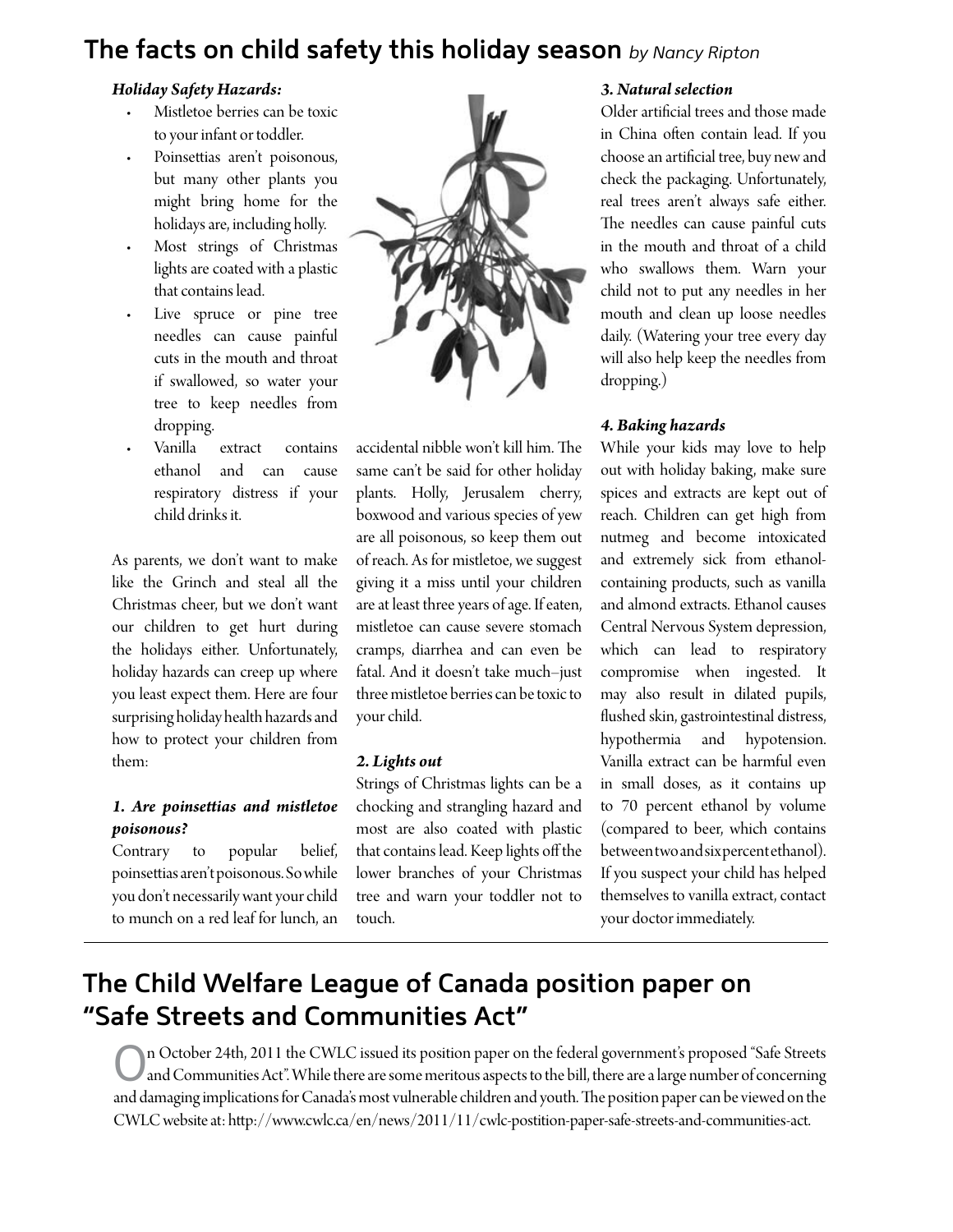## **Saskatchewan residents are urged to take precautions against Hantavirus**

saskatchewan residents are urged to take precautions to avoid infection with hantavirus, especially when cleaning up rodent infested barns, homes or other buildings in their communities, following a recent hantavirus fatality in West Central Saskatchewan.

"Hantavirus infection is a rare but potentially fatal illness," Deputy Chief Medical Health Officer Dr. Saqib Shahab said. "We advise people to take precautions against hantavirus by avoiding contact with deer mice to every extent possible. This is the time of the year when mice are moving indoors. Farmers, grain handlers, cottagers and home owners, who are most likely to be exposed, should take precautions when cleaning rodent-infested buildings to prevent direct contact and breathing in of air particles that may be contaminated. This includes ventilating the building by opening doors and windows for at least 30 minutes before cleaning, using wet mopping methods and wearing gloves."

Humans are most often exposed to the virus by breathing in air particles contaminated by deer mouse saliva, urine or droppings containing infectious hantaviruses. Hantavirus infection begins with fever, muscle aches, cough, headaches, nausea, and vomiting. In rare cases, symptoms may get worse and lead to Hantavirus Pulmonary Syndrome (HPS), a rare but often fatal illness. HPS can progress rapidly into serious lung complications. Individuals who develop fever or respiratory illness within one to six weeks of potential exposure should seek immediate medical atention.

There have been 21 cases of Hantavirus reported in Saskatchewan since 1994, including four cases in 2004, one case in 2008, one case in 2010 and one this year. Exposure to hantavirus can be reduced by:

- r Blocking openings that might allow rodents from entering a building.
- Storing human and animal food, water and garbage in containers with tightly fitted lids.
- r Keeping yards clean, and storing woodpiles above the ground and away from the home.
- When cleaning a home or community, be aware of animal droppings and nesting materials, and take appropriate precautions to avoid exposure.
- Dampening areas contaminated with rodent droppings with bleach disinfectant and removing droppings with a damp mop or cloth to reduce the chance the virus may become airborne. Never remove droppings by dry sweeping or vacuuming.

For more detailed information about Hantavirus and how to prevent infection, please visit the Ministry of Health's website at www.health.gov. sk.ca/hantavirus. Guidelines for workplaces with heavy infestations available at www.lrws.gov.sk.ca/hantavirus-disease-guidelines-protecting-workers-public.

*For more information, contact: Tyler McMurchy, Health (Regina) Phone: 306-787-4083 Email: tyler.mcmurchy@gov.sk.ca* 

## **Universal Precautions**

**Practicing universal precautions** can reduce the risk of disease.

#### *Hand washing:*

Wash your hands frequently with soap and water.

## *Washing clothes and other linens:*

Clothing and linens soiled with blood or other body fuids should be laundered in the hottest water the fabric will allow. Soiled articles can be rinsed in cold water before washing in the hotest water allowed, if necessary.

## *Using protective clothing and equipment:*

Use disposable latex gloves when handling or cleaning up blood and/ or other body fuids. Household rubber gloves can be used, but they need to be cleaned with a bleach solution and rinsed repeatedly with water before using them again.

Be sure to wash hands afer removing gloves.

Use waterproof coverings on any open cuts or sores.

## *Cleaning spills of blood or other body fuids:*

Clean contaminated surfaces with detergent and water. Disinfect all surfaces with a solution of bleach (one part household bleach to 10 parts water). Be careful, as some surfaces may be damaged by exposure to bleach solution.

Rinse any mops or cleaning cloths with a bleach solution.

## *Disposal of contaminated waste:*

Secure waste in a sealed double plastic bag before discarding with routine garbage. If there are any sharp objects that may be contaminated, they should be put in a puncture proof plastic or metal container that can seal frmly.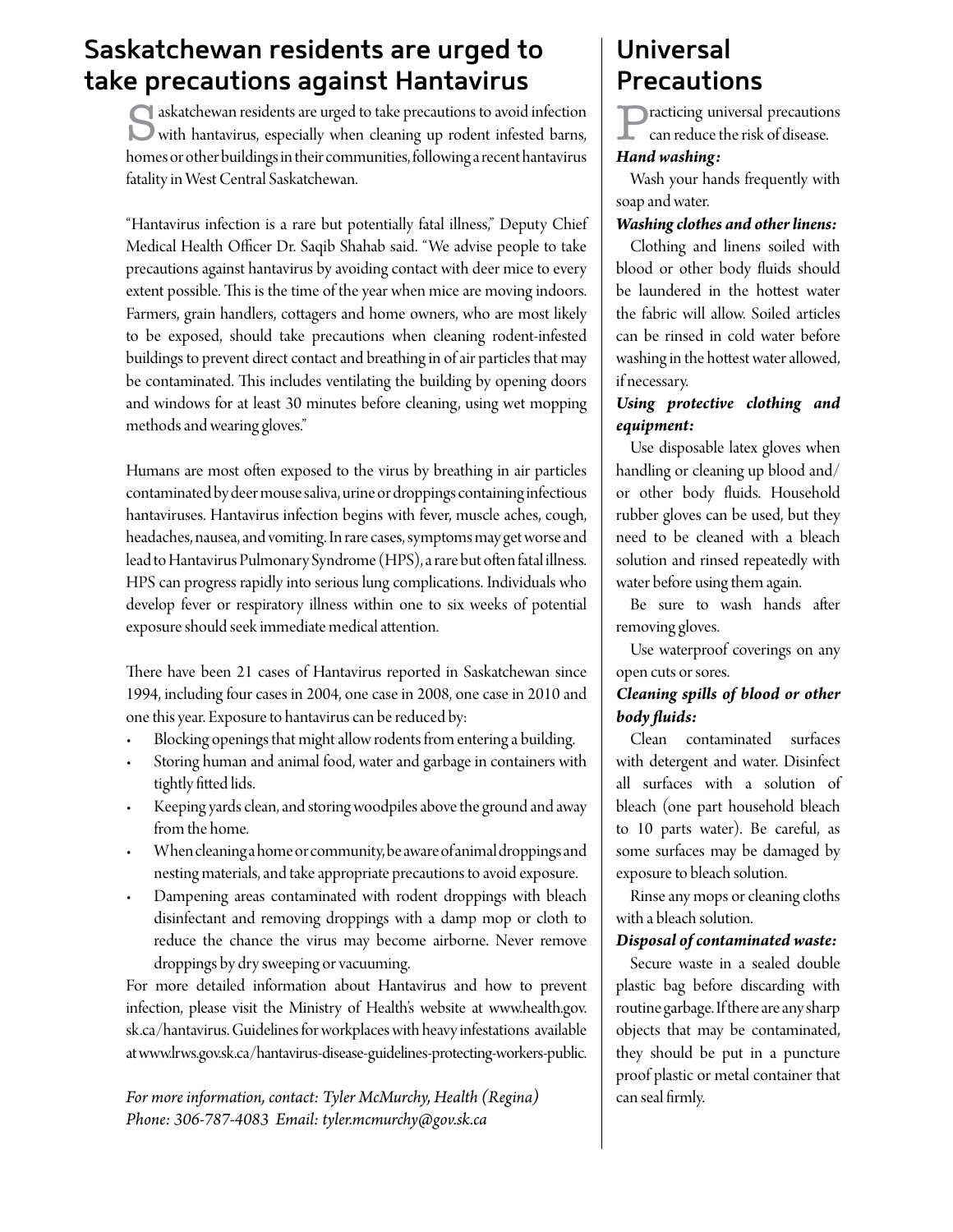## **Afordable and fun Christmas party games**

## **Blindfold giftwrap**

This Christmas party game involves you blindfolding two volunteers. Have them stand at a table with a number of small, unwrapped presents, sticky tape and ribbon. They each have to wrap, tape and tie with ribbon two or three presents blindfolded. The neatest wrapper wins. You could also divide the guests into two groups and have everyone have a go.

### **Christmas gift list**

Ask the guests to write their name vertically down the side of a piece of paper. Give them a few minutes to write Christmas gifts starting with each letter, beside each letter. Try to make up as many as possible beginning with each letter. The guest with the greatest number wins the prize.



#### **Clumsy fingers**

Divide your party guests into two teams. Have two pairs of large rubber gloves (washing up type) or large men's gloves. Put plenty of wrapped sweets into two paper bags. The first person in each line has to put the gloves on, take a sweet from the bag, unwrap it and put it in their mouth. If they drop the sweet on the foor they have to start again. They then have to take off the gloves, and pass them to next person on the team. The team that finishes first wins the prize.

## **The holidays in foster care A PERSPECTIVE FROM A FORMER FOSTER CHILD**



The holidays are a time for family, friends, and laughter. It is a time of thankfulness and goodwill. Christmas is a wonder to a child, and the parents get just as excited thinking about the look on the faces of their litle angels as they wake up Christmas morn and see the gifts under the tree. What a joyous time.

Not for the foster children. Now, there are a few lucky ones who have been with a wonderful, loving family long enough to trust them. But I'm talking about the majority of the children who spend less than a year with one particular family. Can you imagine the holidays with people you don't know? People who are in charge of you? Then their extended family comes over, and they all want to get a look at the 'foster kid'. All these people you don't know looking at you like a zoo atraction.

So these children get their Christmas presents, but many of the presents get left behind as the child moves on to the next family. This is an awful thing, especially when the child knows this. I know that I came out of foster care with nothing but a book that was given to me by my last foster family. One book. That was all I had of the part of my childhood spent in foster care...well, one book and a lot of internal scars.

*Tis is an excerpt obtained with permission fom the blog 'Whispers From a Former Foster Child' which can be found at: htp://fosterchildworld. blogspot.com.*

## **Submissions to** *Advisor:*

The purpose of our newsletter is to educate, update and inform our foster parents. Above all, we want to support the incredible work that you are doing! Anyone interested in submiting stories, poems or other items for publication in the newsleter is welcome to send their submission to the office at sffa@sasktel.net. Please note that submissions may be edited for length, content or clarity and names will be changed to maintain confdentiality.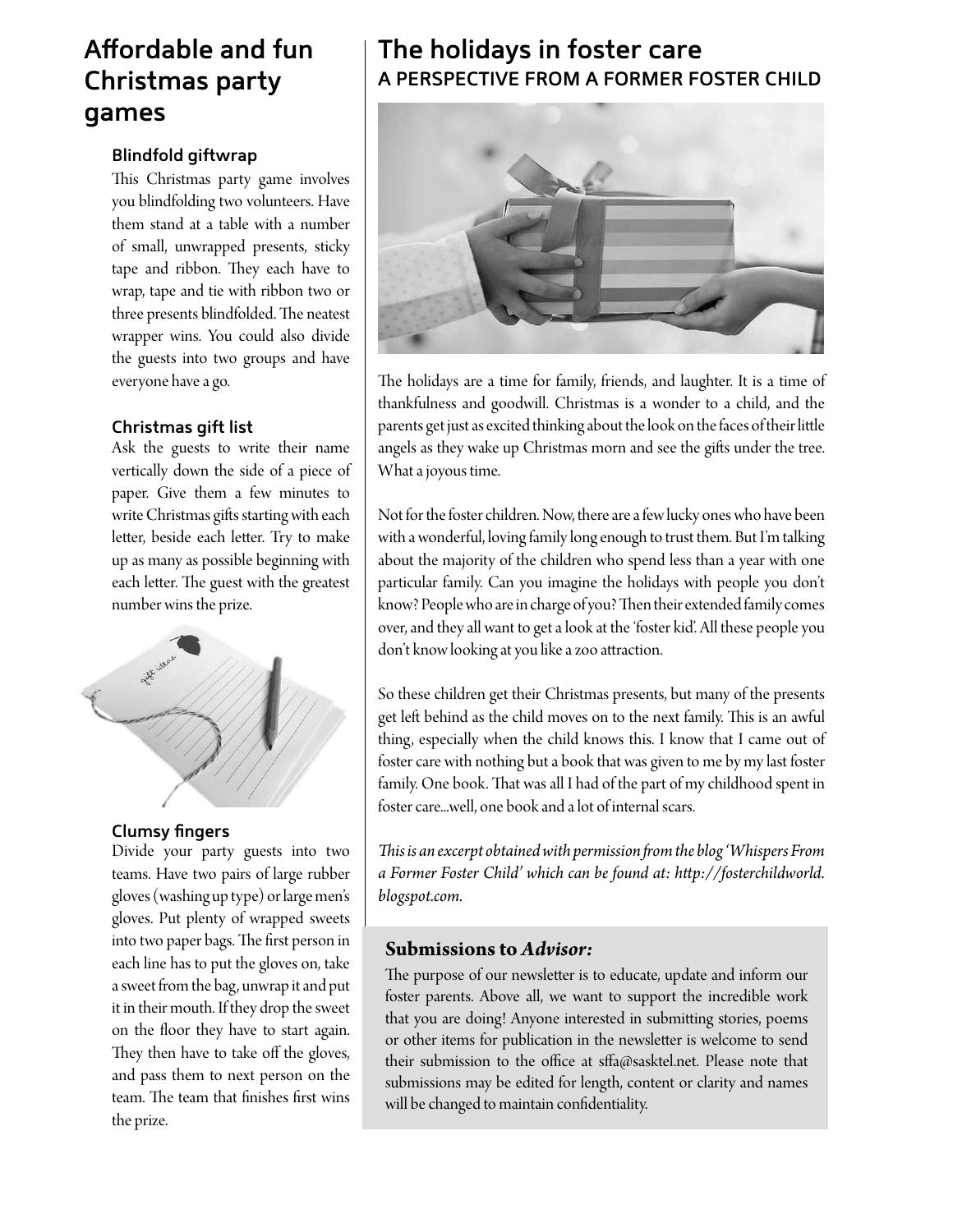# Craft stick

This cute craft stick Santa ornament is made out of only four materials (miniature craft sticks, a little paint, cardboard, and some yarn), but the result is absolutely amazing. This craft makes a fantastic Christmas present for the kids to make for friends and family.

## What you'll need:

- 8 mini craft sticks
- Acrylic paint: red, white, flesh colored paint (we used peach), pink, black
- 3" x 3" piece of white cardboard or cardstock
- 6" piece of green yarn
- White craft glue
- Paintbrush
- Scissors

### How to make it:

- 1. Paint six of the craft sticks white and the remaining two red. Set aside to dry (see image).
- 2. Place the craft sticks onto the white cardboard and arrange them as pictured: Take a white craft stick and place it in the center. Then stagger other four in a stair formation with two on the left and two on the right. The last remaining white craft stick should be layed horizontally across the top of the other white craft sticks. The two red sticks should be positioned in a triangle to make a hat.
- 3. Use a pencil to lightly mark the outer edges of the triangular opening of the hat and the face opening (see image).
- 4. Remove the craft sticks and paint those two areas, the hat area red, and the facial area with the flesh colored paint. Let dry (see image).
- 5. Cut out around the painted areas, though keep it all in one piece so you can glue your craft sticks to it.
- 6. Glue the craft sticks to the cardboard and to each other. Allow to dry (see image).
- Use the handle end of a paintbrush to dot on two 7. pick cheeks and two black eyes. Mix a small amount of pink and peach and dot on for nose (see image).
- Loop the green yarn and tie in a knot. Glue the 8. knotted end to the back of the ornament.

## Tips:

- This can be made into a magnet instead of an ornament.
- Mini craft sticks are available at craft supply stores and discount department stores.
- For the cardboard in this project, we used the back of the cover from our construction paper pad!

## **Rice Krispie Candy Canes**

## Ingredients:

- 1/4 cup margarine or butter
- 1 (10 ounce) package regular marshmallows
- 6 cups Kellogg's\* Holiday Rice Krispies\*
- $1/2$  teaspoon vanilla (optional)
- Licorice

#### **Directions:**

In a large microwave safe bowl, heat margarine and marshmallows at HIGH for 3 minutes, stirring after 2 minutes. Stir in vanilla. Stir in KELLOGG'S\* RICE KRISPIES\* cereal until well coated. While still warm, shape mixture into two 30 cm candy shapes using buttered hands. Place on surface sprayed with cooking spray, or wax paper. Decorate candy canes string licorice wrapped around it, secured by icing. Slice each cane into 6 slices.



## **Stove Top** Method:

M  $\epsilon$  $\mathbf{t}$ margarine in large saucepan over  $low$ heat. Add marshmallows and stir until completely

melted. Follow steps 2 and 3 above. In keeping with good allergy practices, we remind you to be aware of allergens and to check labels on any packaged goods used. This recipe has been tested using Kellogg's\* products. Results with other products may vary.